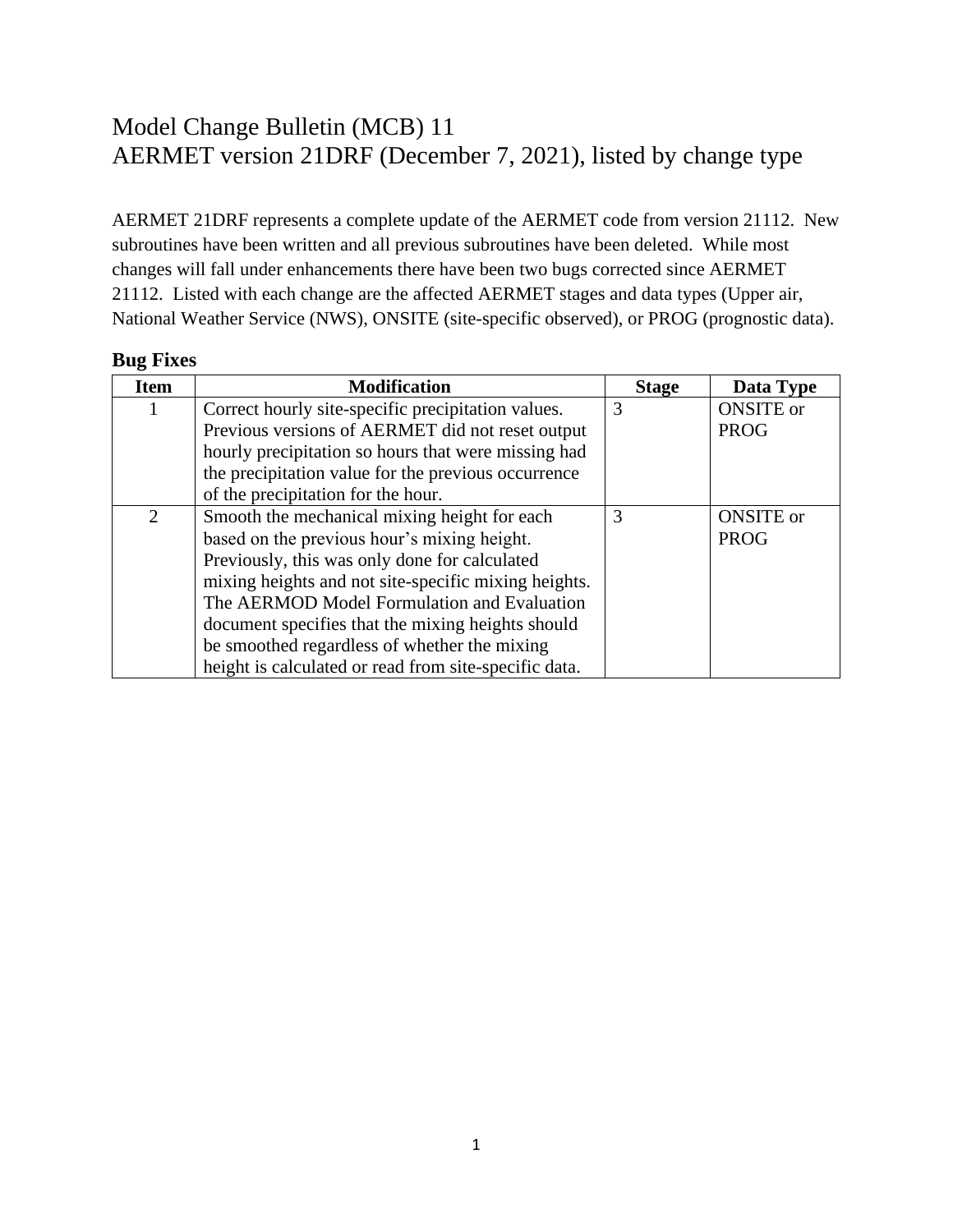## **Enhancements**

| <b>Item</b>    | <b>Modification</b>                                         | <b>Stage</b>   | Data Type        |
|----------------|-------------------------------------------------------------|----------------|------------------|
| 1              | AERMET is now a two-stage process instead of a              | $\overline{2}$ | All              |
|                | three-stage process. The merge stage, stage 2 in            |                |                  |
|                | previous versions of AERMET has been eliminated             |                |                  |
|                | and the previous Stage 3 is now Stage 2. If the             |                |                  |
|                | MERGE pathway is found in the AERMET control                |                |                  |
|                | file, AERMET will ignore the associated keywords.           |                |                  |
|                | Likewise, if AERMET encounters the DATA                     |                |                  |
|                | keyword with the METPREP pathway, AERMET                    |                |                  |
|                | will ignore the DATA keyword and associated file            |                |                  |
|                | (old Stage 2 output)                                        |                |                  |
| $\overline{2}$ | AERMET can now run stage 1 and 2 in one single              | All            | All              |
|                | AERMET run instead of separate runs as with                 |                |                  |
|                | previous AERMET versions. Each stage can still be           |                |                  |
| 3              | run separately.<br>EXTRACT and QAOUT files are now optional | All            | All              |
|                | when running stage 1 and 2 in the same AERMET               |                |                  |
|                | run                                                         |                |                  |
| $\overline{4}$ | AERMET will now keep the case (lower or upper               | All            | All              |
|                | case) of any input or output files, instead of              |                |                  |
|                | assuming all uppercase for filenames. This makes            |                |                  |
|                | the code more portable for Linux operating systems          |                |                  |
|                | as Linux systems are case sensitive while DOS               |                |                  |
|                | systems are case insensitive.                               |                |                  |
| 5              | A new averaging option for vector averaging of              | $\overline{2}$ | <b>ONSITE</b> or |
|                | winds has been added to Stage 1 for sub-hourly site-        |                | <b>PROG</b>      |
|                | specific data. The user invokes the option by               |                |                  |
|                | specifying the word VECTOR after the number of              |                |                  |
|                | observations per hour with the OBS_HOUR                     |                |                  |
|                | keyword. The default averaging is a scalar average          |                |                  |
| 6              | Surface data checked against XDATES after                   | $\mathbf{1}$   | <b>NWS</b>       |
|                | conversion from GMT to LST and hour 00-23 to 01-<br>24      |                |                  |
| $\overline{7}$ | A new upper air data source, the Integrated Global          | $\mathbf{1}$   | Upper air        |
|                | Radiosonde Archive (IGRA), has been added in                |                |                  |
|                | addition to the 6201 and FSL formats                        |                |                  |
| 8              | A debug option has been added to help in diagnosing         | All            | All              |
|                | calculated variables or report additional details on        |                |                  |
|                | ISHD processing or upper-air calculated variables           |                |                  |
| 9              | Addition of a new pathway, PROG for prognostic              | All            | <b>PROG</b>      |
|                | data. The PROG pathway is analogous to the                  |                |                  |
|                | ONSITE pathway and uses the same keywords. The              |                |                  |
|                | PROG pathway is utilized for prognostic data to             |                |                  |
|                | allow for processing of certain variables when the          |                |                  |
|                | application is overwater versus overland. When              |                |                  |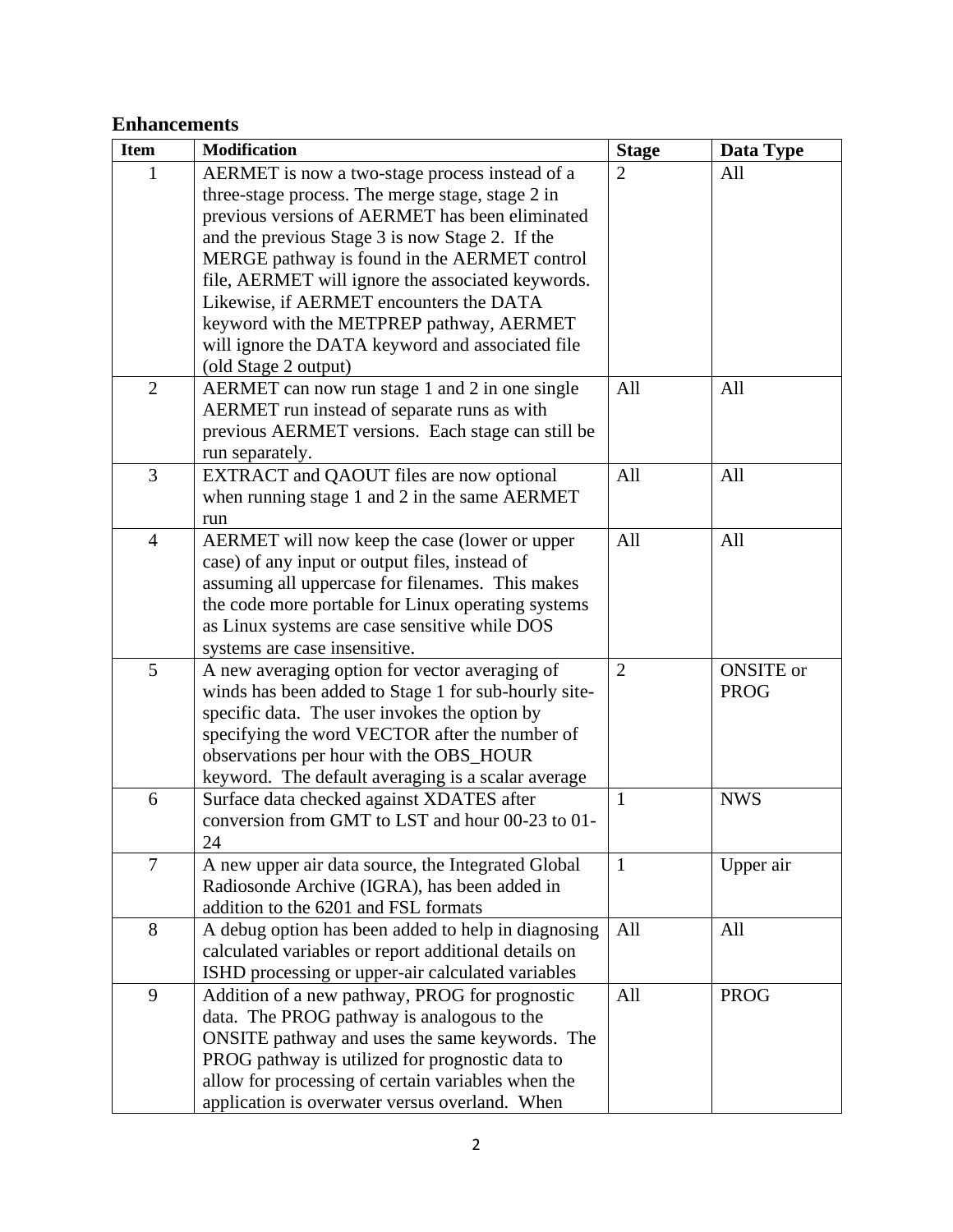| 10 | using the PROG pathway, AERMET will output a<br>text string to the AERMET OUTPUT file in the<br>header and for each hour denoting that the data is<br>prognostic. This allows AERMOD to know the data<br>is prognostic<br>New ONSITE variables have been added as input                                                                | All            | <b>PROG</b>                             |
|----|----------------------------------------------------------------------------------------------------------------------------------------------------------------------------------------------------------------------------------------------------------------------------------------------------------------------------------------|----------------|-----------------------------------------|
|    | variables for overwater processing for the PROG<br>pathway                                                                                                                                                                                                                                                                             |                |                                         |
| 11 | New optional parameter to denote overland or<br>overwater data for DATA keyword for the ONSITE<br>or PROG pathway. The optional parameter informs<br>AERMET which input variables to use in<br>calculations. Overland data is valid for both the<br>ONSITE and PROG pathway, but overwater is only<br>valid for the PROG pathway.      | All            | <b>ONSITE</b> or<br><b>PROG</b>         |
| 12 | If using prognostic data over water, AERMET will<br>use the Monin-Obukhov length to determine the<br>stability for the hour. If overland or input Monin-<br>Obukhov length is missing for the hour, the standard<br>solar angle approach is used to determine stability                                                                | $\overline{2}$ | NWS,<br><b>ONSITE</b> or<br><b>PROG</b> |
| 13 | AERMET now allows for the specification of year<br>specific surface characteristics via the FREQ_SECT,<br>FREQ_SECT2, AERSURF, and AERSURF2<br>keywords. This allows for a multi-year AERMET<br>run for stage 2 in one AERMET run instead of<br>separate annual AERMET runs when surface<br>characteristics change on an annual basis. | $\overline{2}$ | NWS,<br><b>ONSITE</b> or<br><b>PROG</b> |
| 14 | For seasonal surface characteristics only, AERMET<br>uses the primary and secondary station coordinates<br>to determine the hemisphere of the respective<br>station. This is used to allocate the seasonal<br>characteristics to the appropriate months based on<br>the hemisphere.                                                    | $\overline{2}$ | NWS,<br><b>ONSITE</b> or<br><b>PROG</b> |